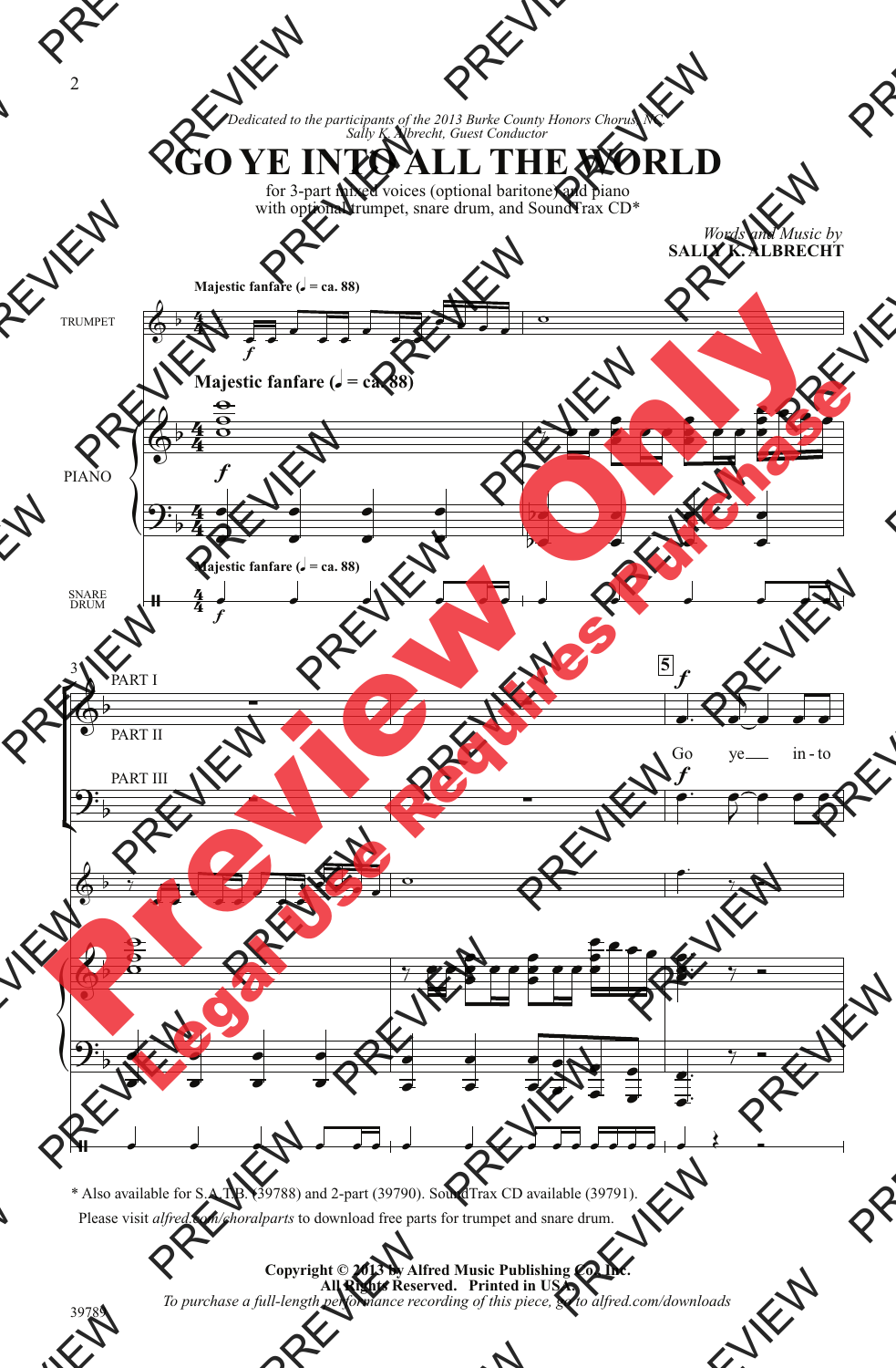

39789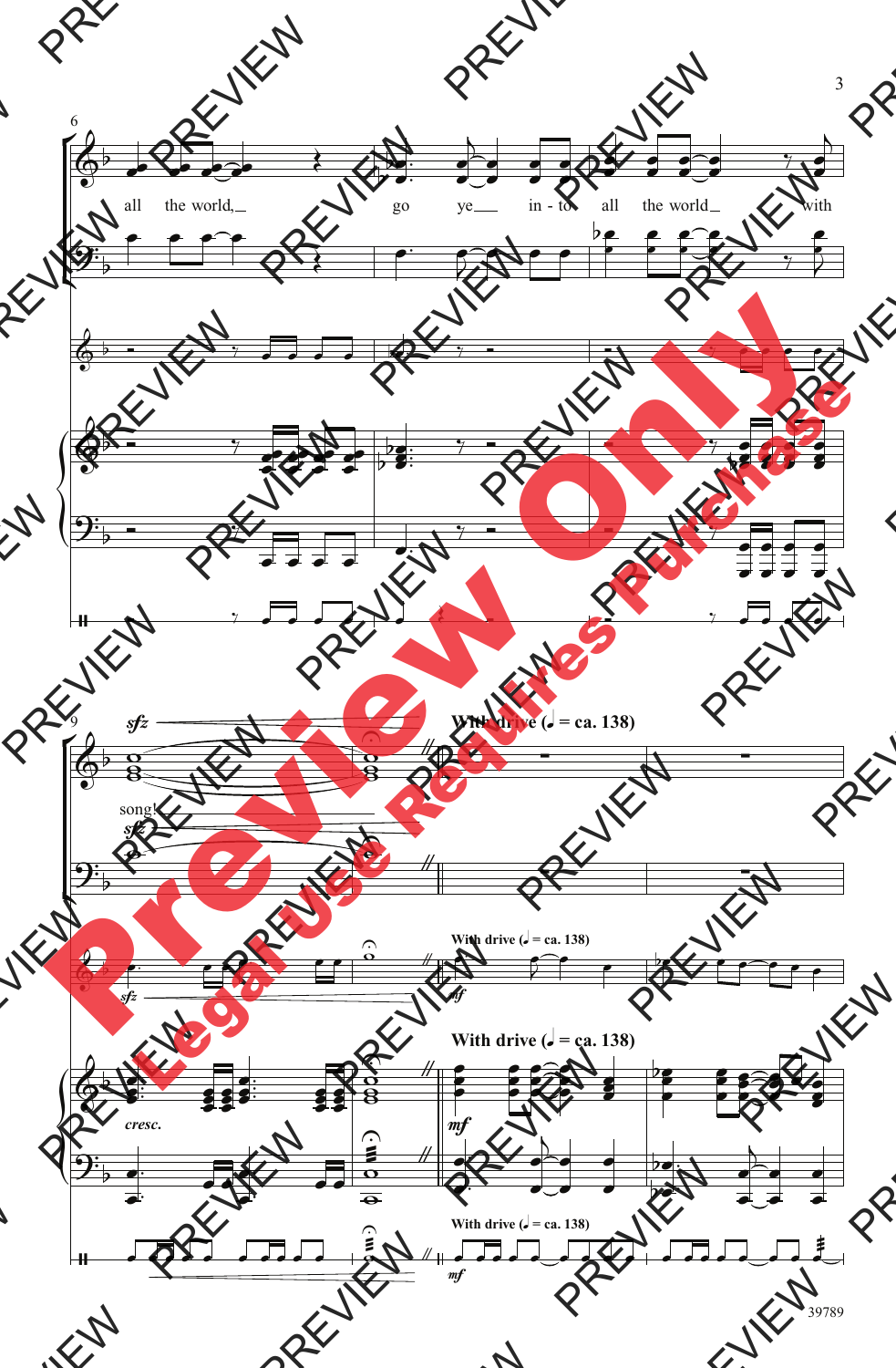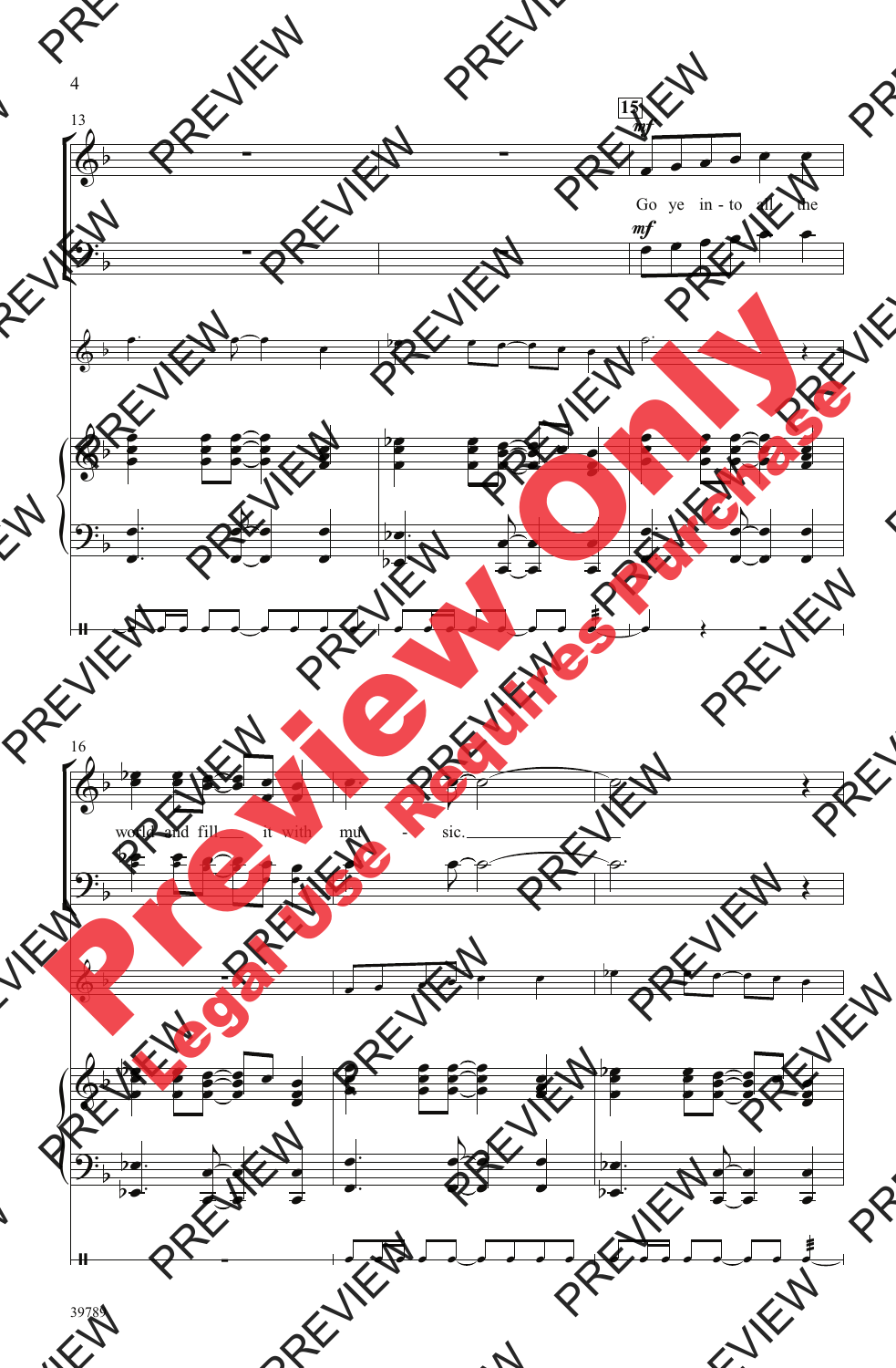

39789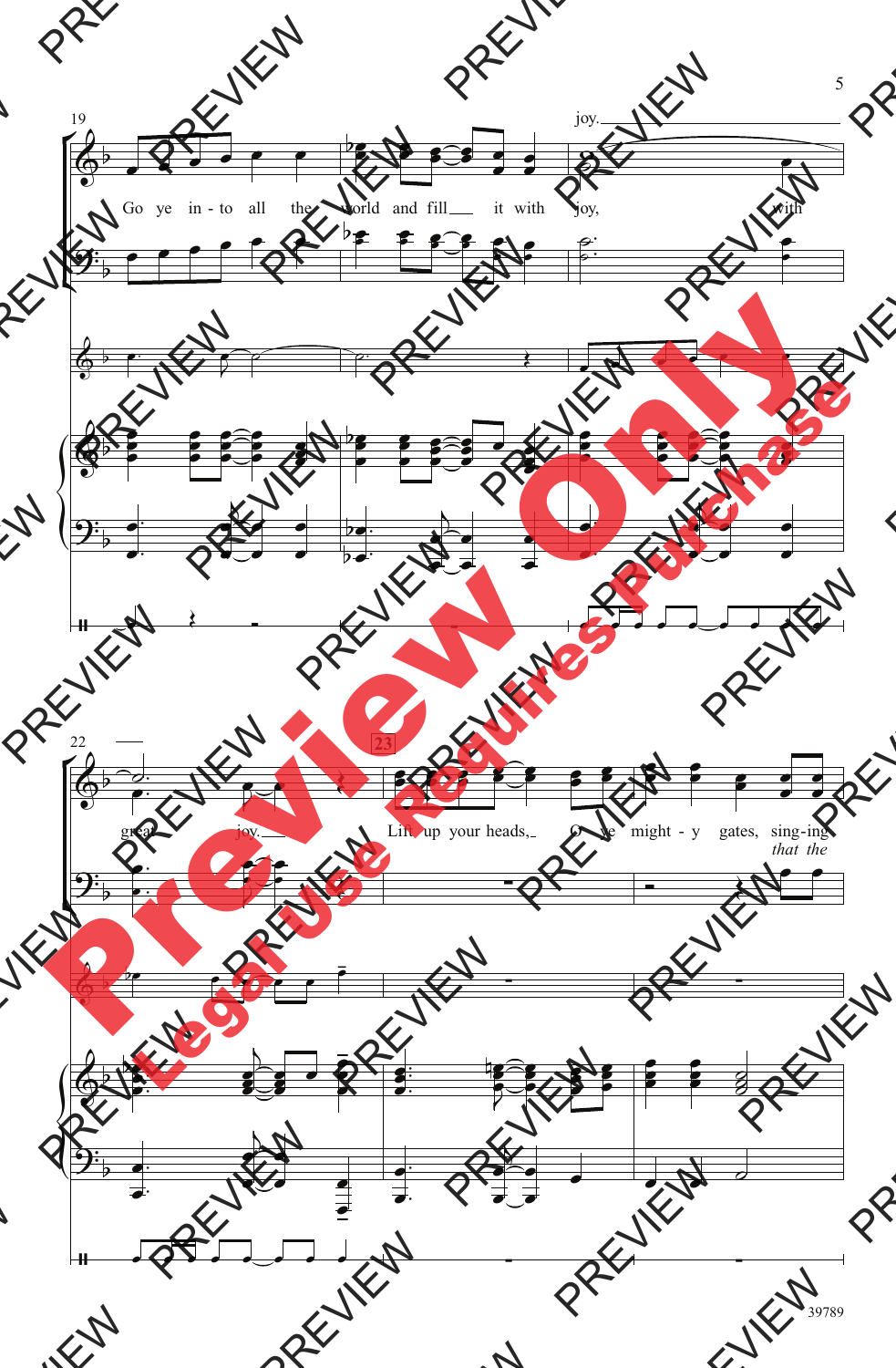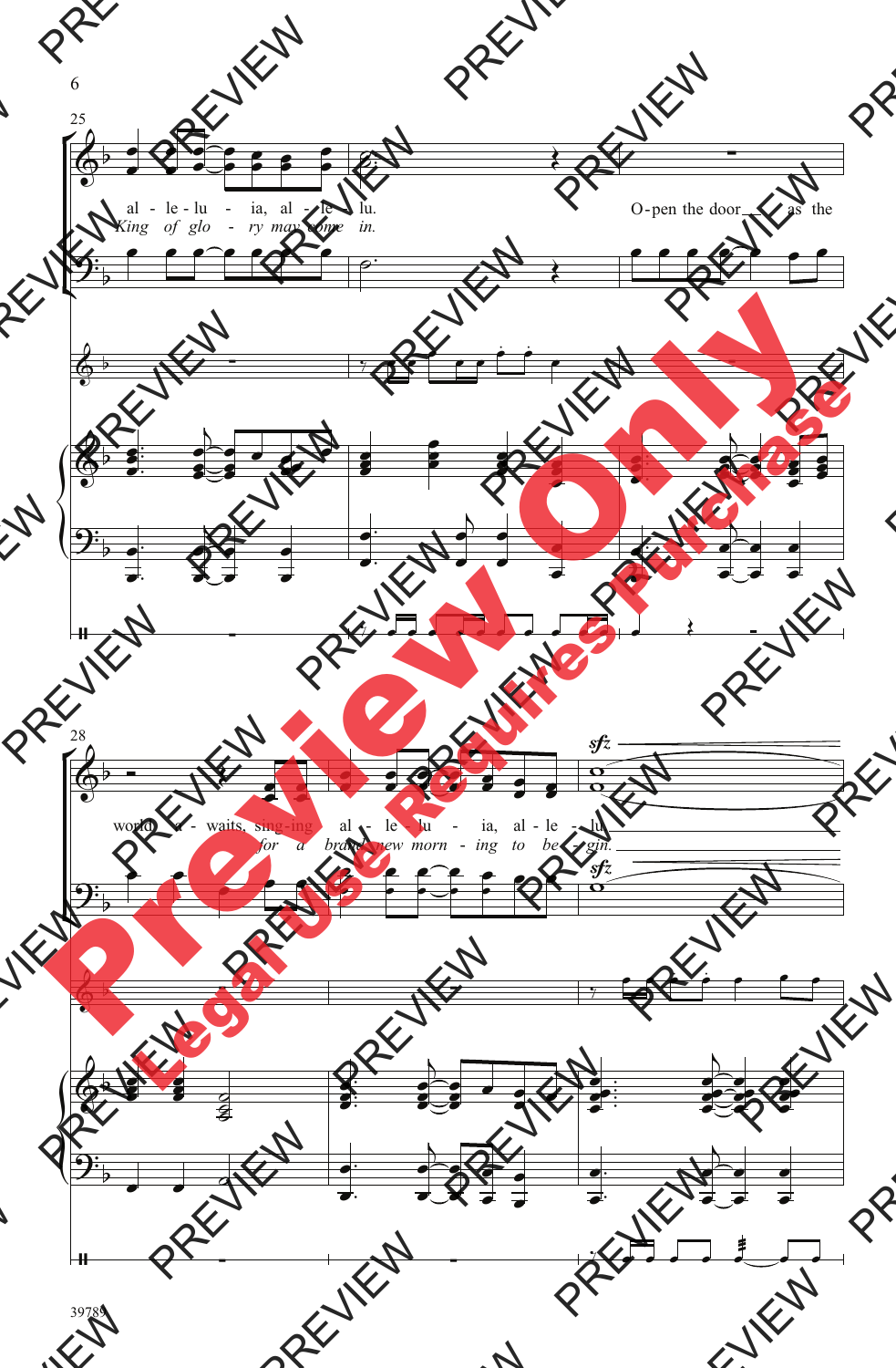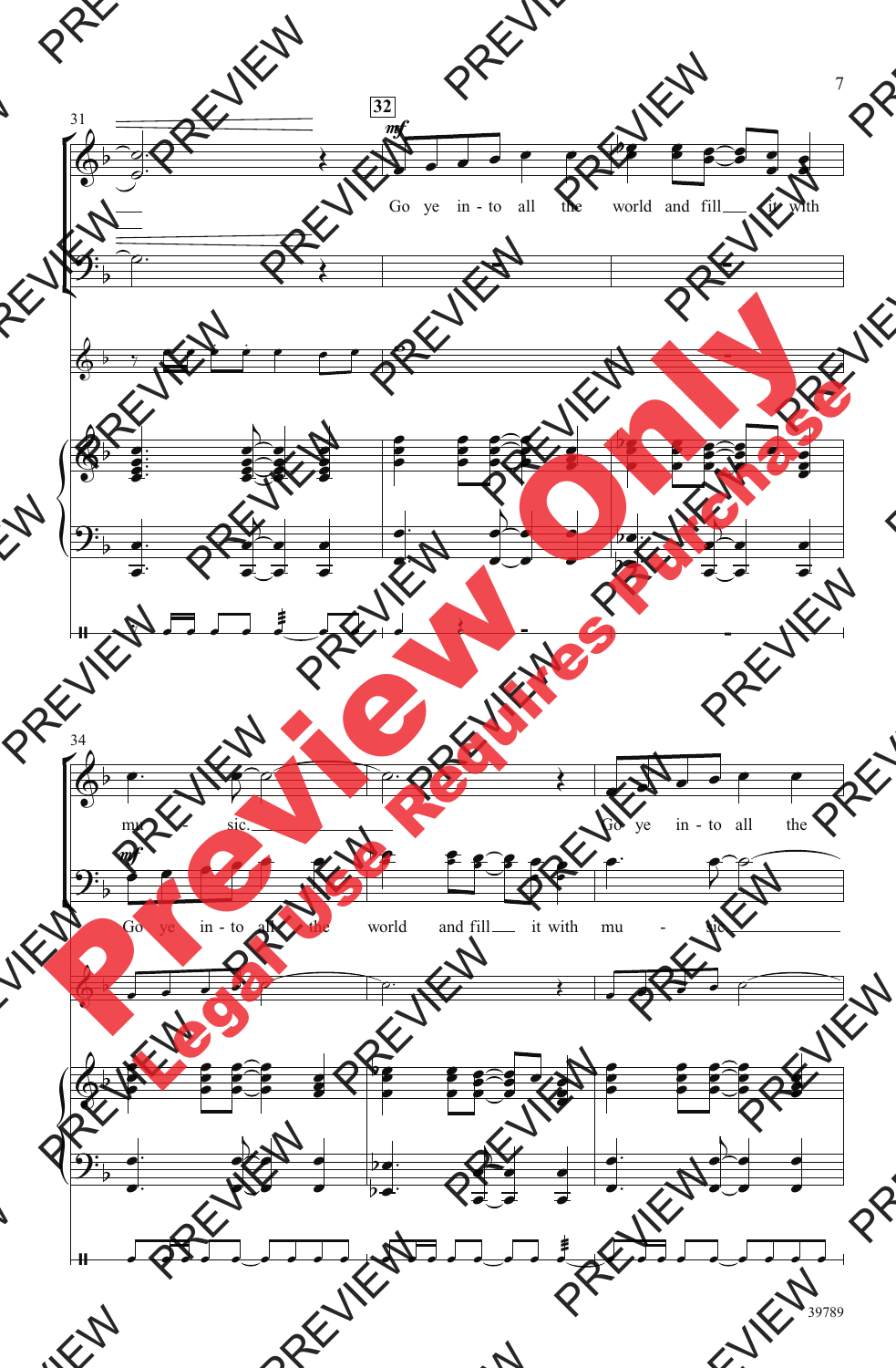

8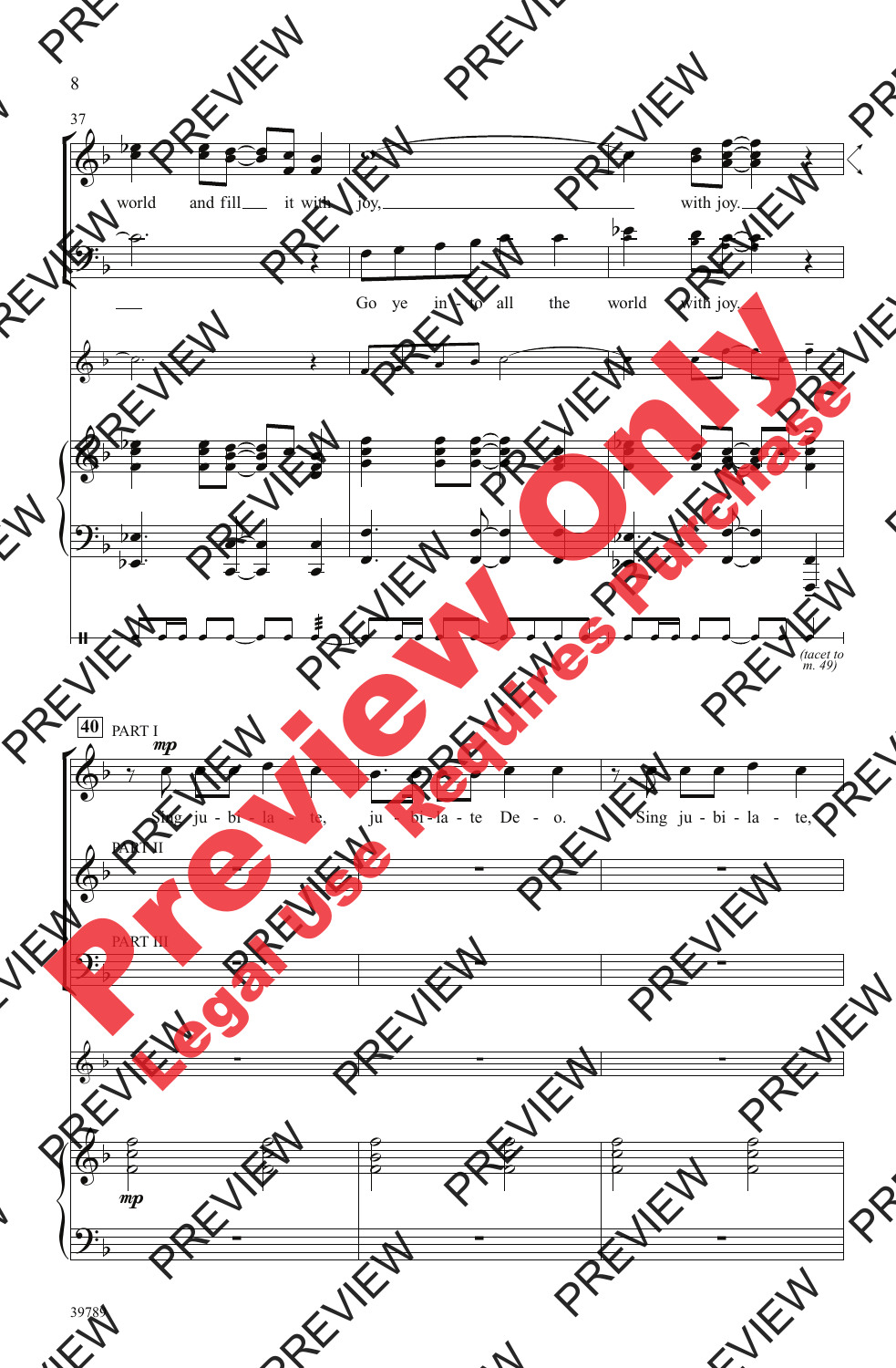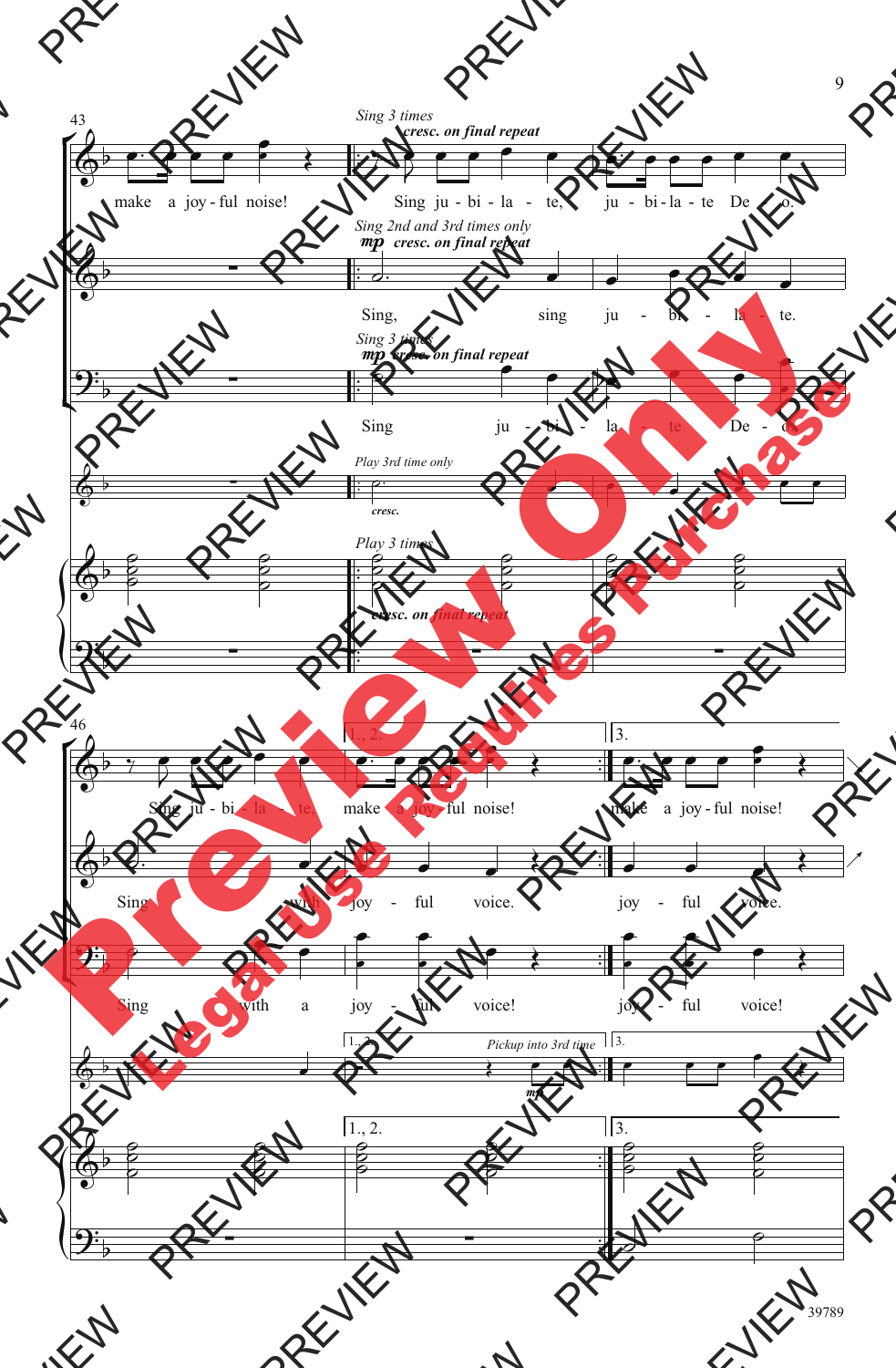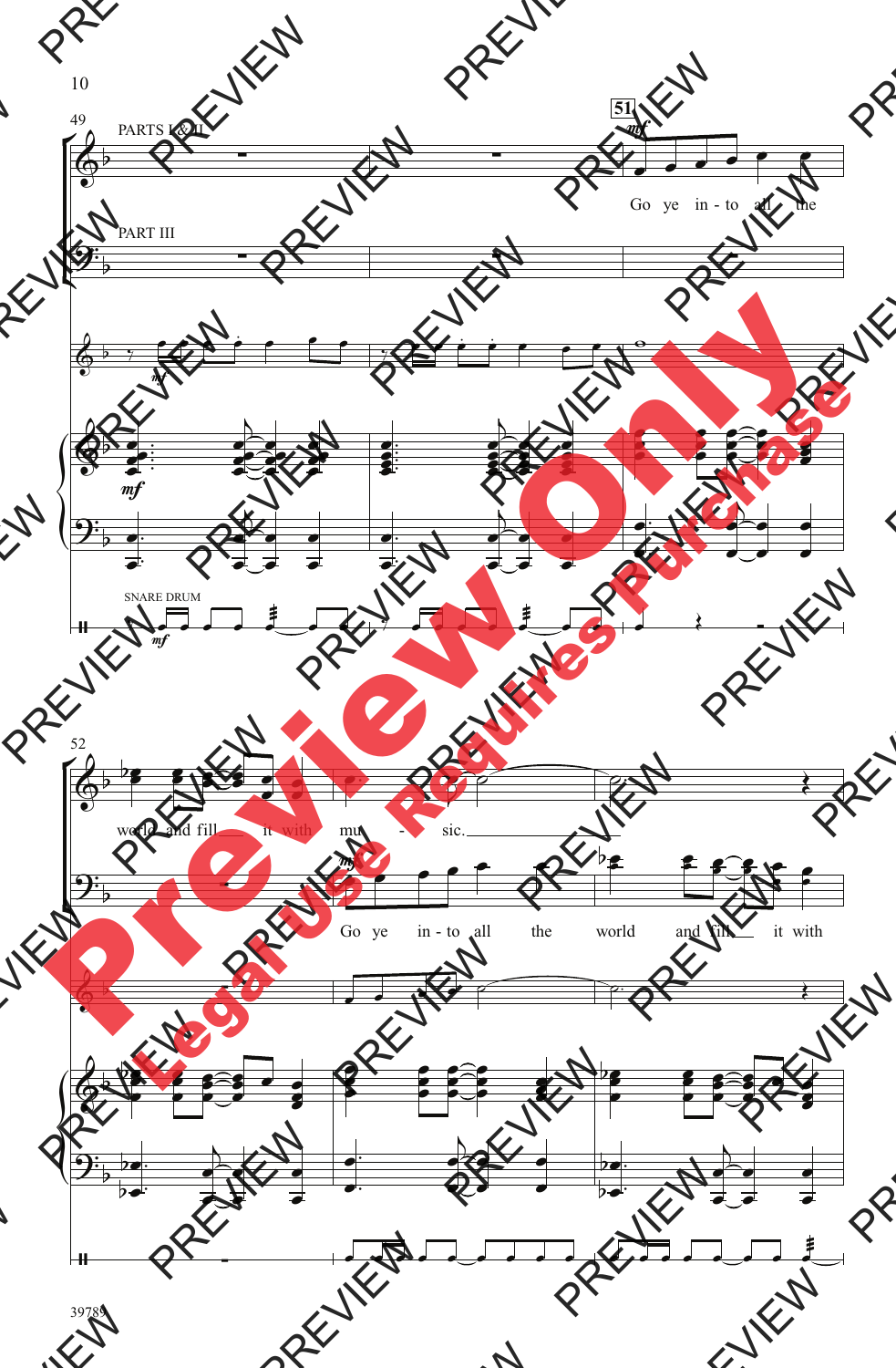